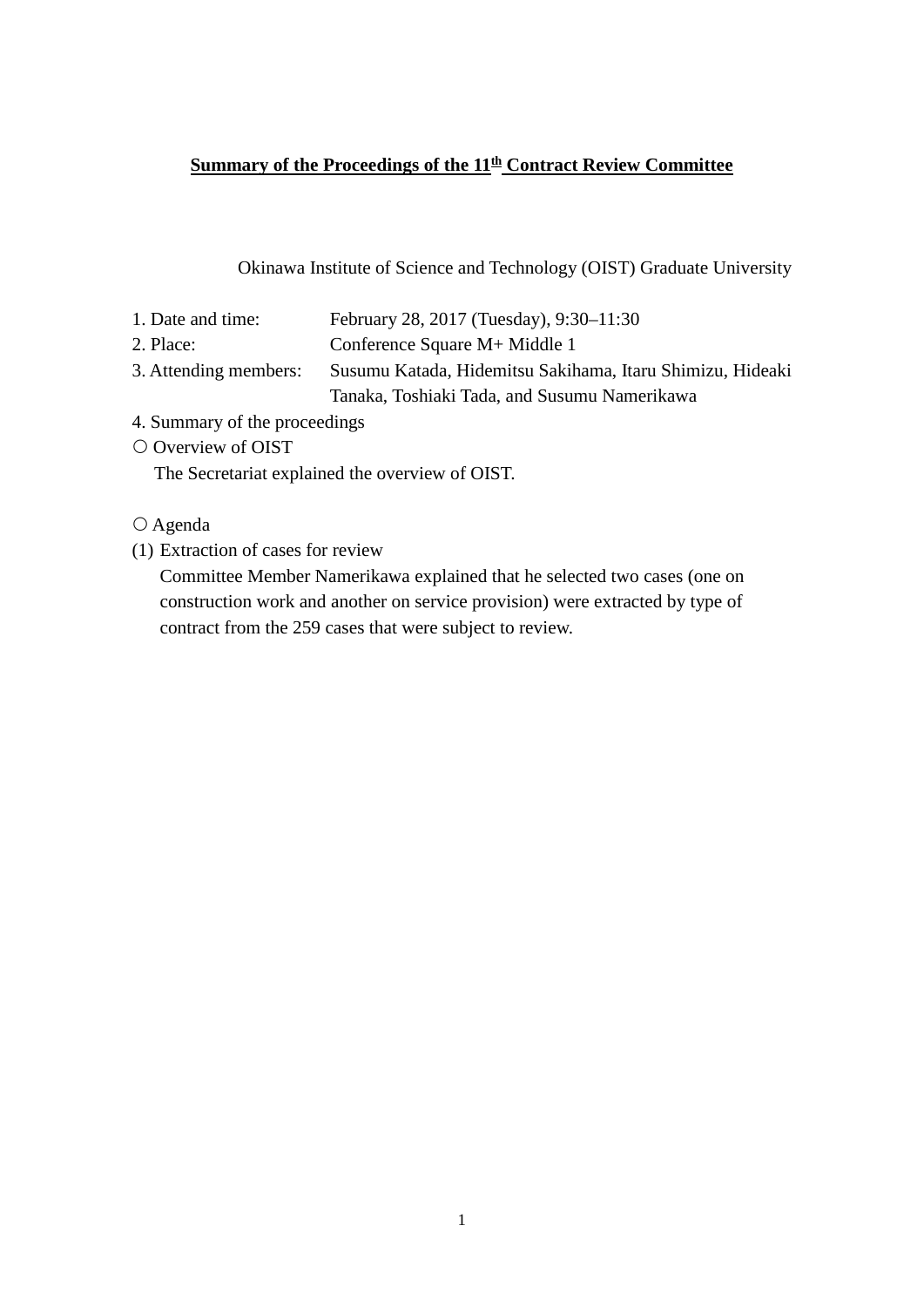Reasons for the Extraction of the Cases

Supervising Committee Member: Susumu Namerikawa

[Goods/services contract]

- No. 61

- Reason for selection

Based on assumptions, in combination with cases No. 21 and No. 35, this contract case appears to show repeated bids by largely the same group of bidders (three to four companies), and such activity is assumed to continue in the future. It was selected, as it was deemed necessary to monitor whether competitiveness is being ensured with sufficient care all times.

[Facility/construction work-related contract]

- No. 73

- Reason for selection

It was selected because the successful bid rate was low.

- [1] Low successful bid rates can be seen occasionally in facility construction work, but does that same tendency apply in piping work as well?
- [2] How did OIST carry out checks as measures against dumping and how were the results of those checks assessed?
- [3] Where did the divergence occur between the assumptions at the time the planned price was calculated and the estimate of the bidders? (Quantity, productivity, or unit price?)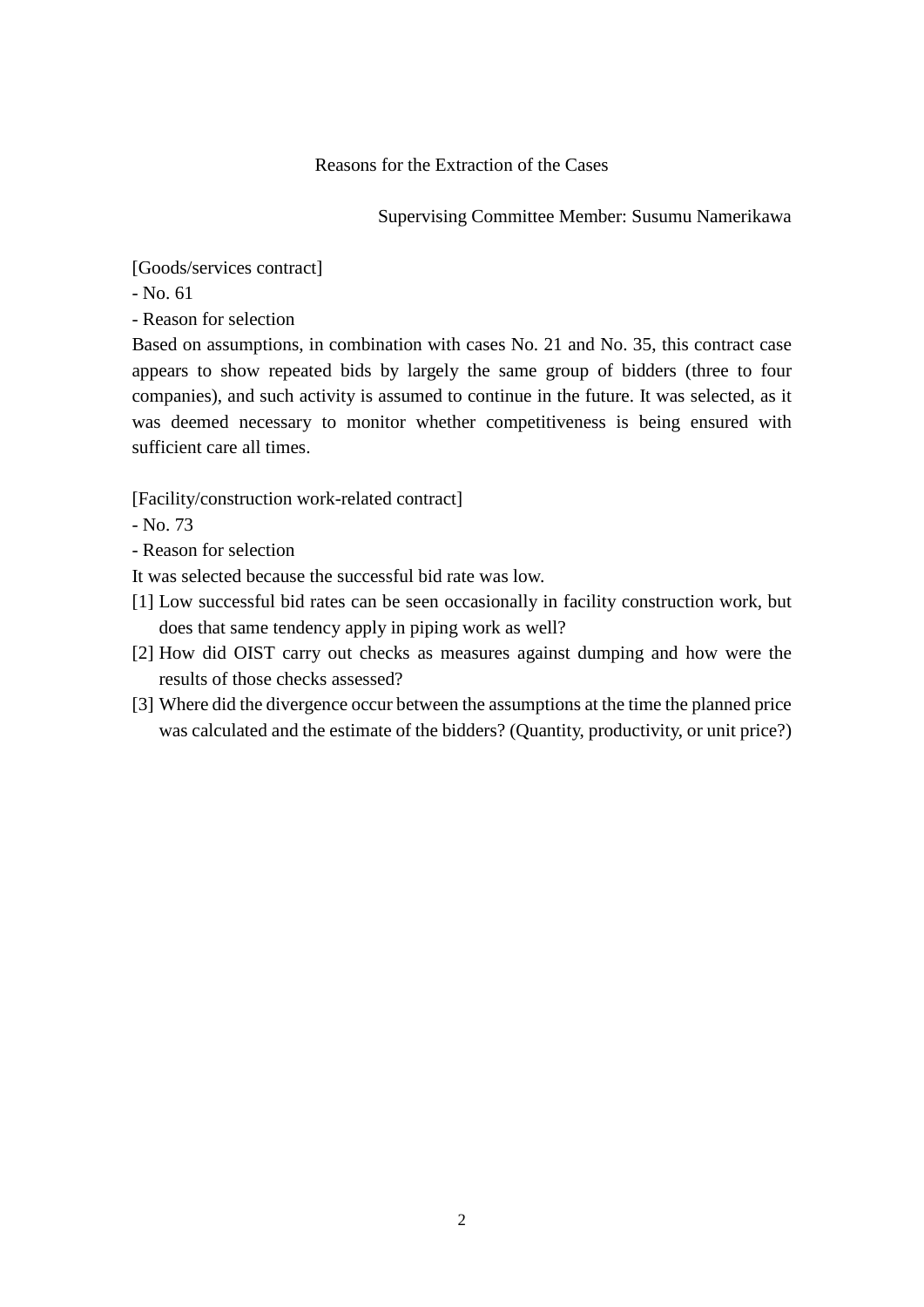## (2) Reviews of the individual cases

1. Facility construction case

## [1] Piping construction work to install OIST water intake facilities underground

| Opinions/comments of committee members                                                                                                                                                                                                      | Secretariat's explanation, etc.                                                                                                                                                                                                                                                                                                                                                                                                                                                                                                                                                                                                                                                                                                                               |
|---------------------------------------------------------------------------------------------------------------------------------------------------------------------------------------------------------------------------------------------|---------------------------------------------------------------------------------------------------------------------------------------------------------------------------------------------------------------------------------------------------------------------------------------------------------------------------------------------------------------------------------------------------------------------------------------------------------------------------------------------------------------------------------------------------------------------------------------------------------------------------------------------------------------------------------------------------------------------------------------------------------------|
| Will this construction work be completed with<br>this contract or continue?                                                                                                                                                                 | The work will be completed with this<br>contract.                                                                                                                                                                                                                                                                                                                                                                                                                                                                                                                                                                                                                                                                                                             |
| Did the two other companies that submitted bids<br>offer a lower price than the planned price?                                                                                                                                              | (Document: "Result of bid opening") The bid<br>of one of the two companies (Company A) is<br>considered a low-priced one. This same<br>Company A has also taken on the contracts<br>for machinery and facilities construction at<br>OIST's Marine Science Station and the pump<br>construction work in the water intake<br>building, among others. As compared with the<br>bid amount of the company in question,<br>Company B's bid amount seems to be priced<br>within the limit. Company A is, among others,<br>able to save miscellaneous expenses because<br>of the pump construction work in the water<br>intake building. However, we think that<br>Company A's bid amount is one that<br>envisions there would be no other competing<br>participants. |
| How many bid participants were there this time?                                                                                                                                                                                             | Five parties presented their estimates, but<br>only three of the five participated in the bid.                                                                                                                                                                                                                                                                                                                                                                                                                                                                                                                                                                                                                                                                |
| Has<br>Company<br>contracted<br>for<br>other<br>B<br>construction work before?                                                                                                                                                              | Company B has contracted for civil<br>engineering work worth about JPY 20 million.                                                                                                                                                                                                                                                                                                                                                                                                                                                                                                                                                                                                                                                                            |
| What was the state of the bid when Company B<br>contracted for the civil engineering work?                                                                                                                                                  | It was comparatively cheap. We think that<br>Company B's miscellaneous expenses were<br>low because they are not a large company.                                                                                                                                                                                                                                                                                                                                                                                                                                                                                                                                                                                                                             |
| I think the evaluation of costs is difficult when<br>the scale of business of the bidders is small. Did<br>you survey the low-priced bids and concluded<br>that there were neither problems, nor suspicious<br>points regarding to content? | That is correct.<br>The cost of the civil engineering work, which<br>was previously performed by Company B,<br>involved material and installation expenses<br>only. Civil engineering work that does not<br>involve many material expenses or time and<br>effort for construction tends to be lower in<br>price.                                                                                                                                                                                                                                                                                                                                                                                                                                              |
| Were the costs related to the materials used the<br>same price as those of the other bidders?                                                                                                                                               | They were not the same. Contractors who can<br>purchase materials together can provide<br>comparatively cheaper services. If you look at<br>the breakdown of construction work related to<br>power generators and air-conditioning<br>equipment, companies with big facilities tend                                                                                                                                                                                                                                                                                                                                                                                                                                                                           |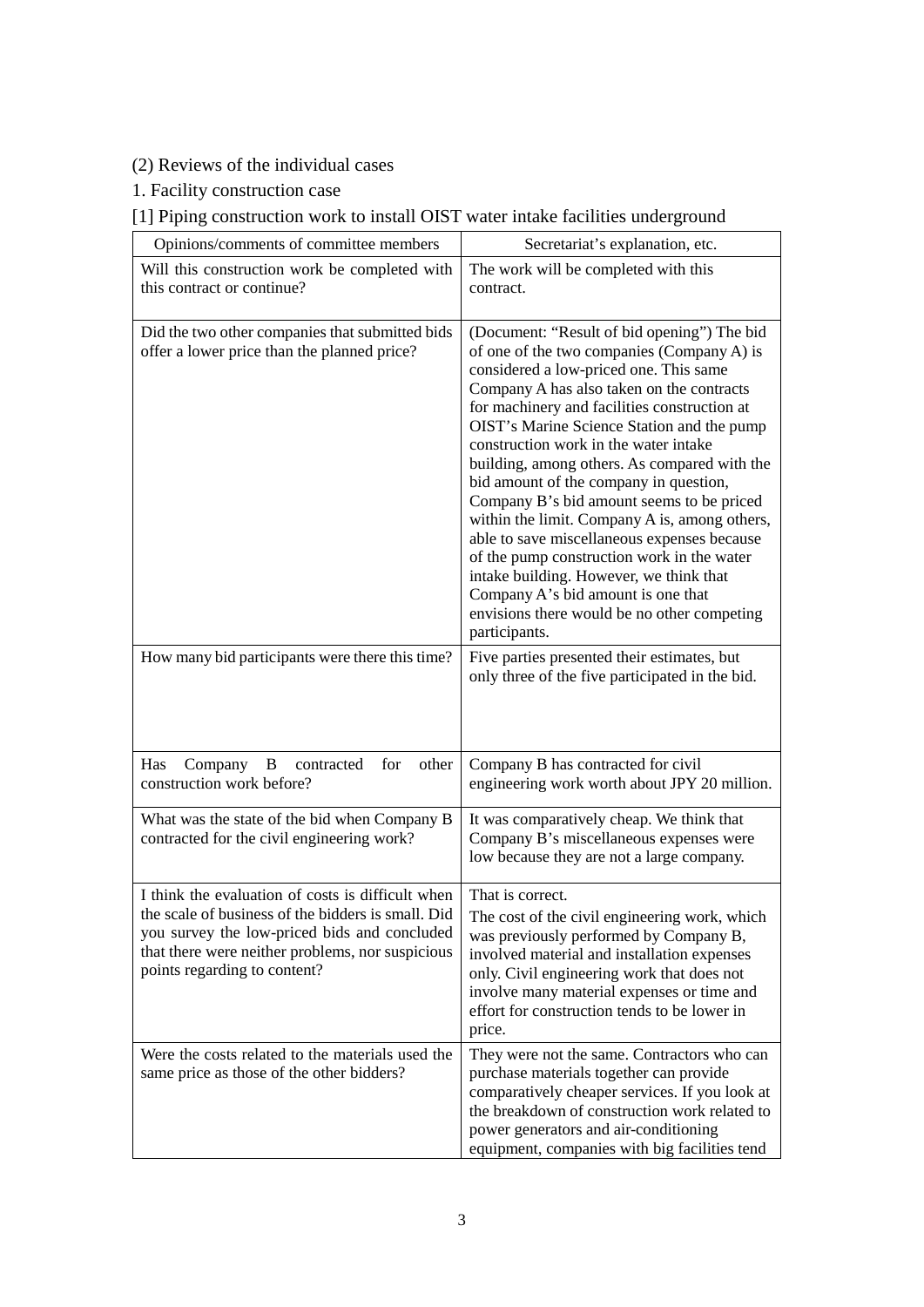|                                                                                                                                                                                                                                                                                        | to purchase such equipment at low prices.                                                                                                                                                                                                                                                                                                                                                                                                                                                                                                                                                                                                                                                                                                                                          |
|----------------------------------------------------------------------------------------------------------------------------------------------------------------------------------------------------------------------------------------------------------------------------------------|------------------------------------------------------------------------------------------------------------------------------------------------------------------------------------------------------------------------------------------------------------------------------------------------------------------------------------------------------------------------------------------------------------------------------------------------------------------------------------------------------------------------------------------------------------------------------------------------------------------------------------------------------------------------------------------------------------------------------------------------------------------------------------|
| If you consider the size of Company A and that<br>it procured the materials at cheap prices, did it<br>require them to make a considerable effort?                                                                                                                                     | We think that it was going to be able to handle<br>the work at this price because it contracted<br>somebody else to conduct other<br>comparatively large piping work at the same<br>time.                                                                                                                                                                                                                                                                                                                                                                                                                                                                                                                                                                                          |
| Speaking in general, in cases of low-priced bids,<br>is it possible that these bids are clearly below the<br>cost temporarily; however, when there is a<br>prospect of construction being completed in<br>sight, they want to make a contract with a low-<br>priced bid strategically? | That is possible.<br>A few years ago, there were cases of<br>subcontractors being "bullied" in civil<br>engineering work in certain prefectures.<br>Consequently, we ensured it is checked that<br>bidders were not bullying subcontractors.<br>Work in the construction industry was often<br>given to secondary and tertiary<br>subcontractors; however, we surmised that in<br>this case, it was not the type of work that<br>would extend to that kind of subcontracting,<br>based on the number of workers in the field.<br>Moreover, we ensure construction quality by<br>performing work supervision firmly.                                                                                                                                                                |
| Not knowing whether it is a problem of the<br>construction ordering party or the order receive<br>biggest problem. Are<br>the<br>dumping<br>is<br>countermeasures required or has the planned<br>price itself diverged from the actual price in the<br>market?                         | Basically, for planned prices, we use the<br>national unit prices. There were signs of<br>dumping because Company C exceeded the<br>planned price. However, if<br>appropriate<br>construction work were being performed, we,<br>as the university, want to make a contract with<br>low construction expenses. We evaluated the<br>details in a low-priced bid survey and allowed<br>the best bid this time. We prepared the planned<br>price based on the state's standard, but we<br>ended up with the result this time of a low-<br>priced bid.                                                                                                                                                                                                                                  |
| Does OIST use standard productivity for all<br>cases?                                                                                                                                                                                                                                  | We follow the rules of the Ministry of Land,<br>Infrastructure, Transport and Tourism (MLIT),<br>as this is public works. However, as the<br>contract in question, there are also many bids<br>recently that have exceeded the planned price,<br>e.g., a construction in Tokyo and regional<br>areas; thus, malfunctions in the system are<br>continuing. If we look, a draft titled "The<br>Estimate Usage System" was disseminated to<br>various institutions by the MLIT in 2014. This<br>has a direct impact on the prices that are<br>presented by construction work contractors.<br>There are many of the prices presented by<br>construction work contractors, which do not<br>unit prices that the<br><b>MLIT</b><br>match the<br>establishes. Moreover, an estimate usage |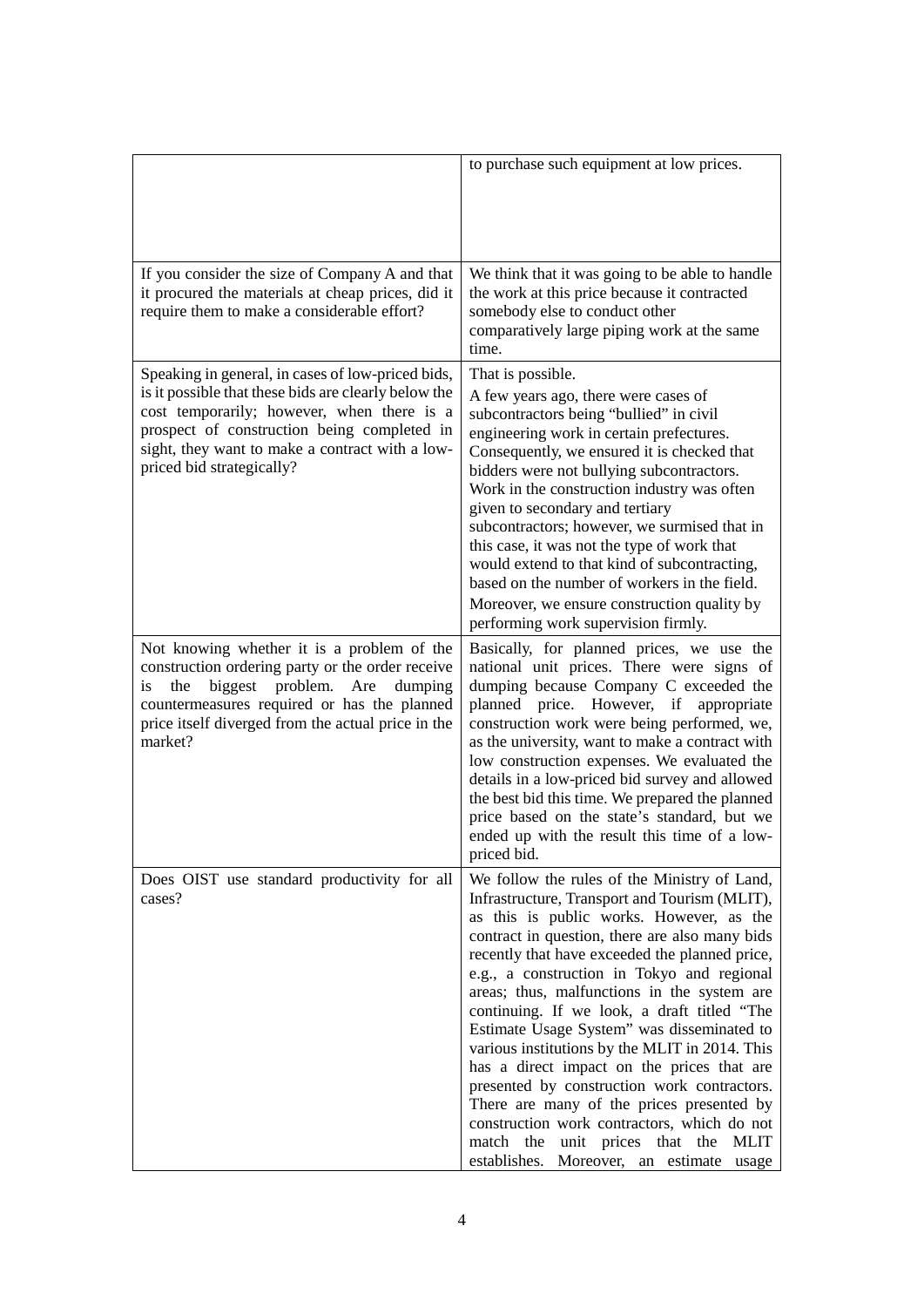|                                                                                                                                                                                                                                                                                                                                                                            | method has been put on trial as a recent<br>measure against the non-completion of bids.<br>We also calculate planned prices without using<br>the unit prices established by the MLIT. |
|----------------------------------------------------------------------------------------------------------------------------------------------------------------------------------------------------------------------------------------------------------------------------------------------------------------------------------------------------------------------------|---------------------------------------------------------------------------------------------------------------------------------------------------------------------------------------|
| Do you sense both the likelihood of having to<br>look at the possibility of dumping and, at the<br>same time, having to set a higher price on the<br>low planned price if the bidders this time have<br>not made bids? The problem is doubled. You are<br>a university that promotes "international," but<br>follow the Japanese-style<br>you<br>1n<br>are<br>procurement? |                                                                                                                                                                                       |

### 2. Goods contract case

# [2] Heavy oil A procurement, 5

| Opinions/comments of committee members                                                                                                                                                                                                                                                                                                                                                                                                                                                                                | Secretariat's explanation, etc.                                                                                                                                                                                                                                                                                                                                                                                                                                                                                                                                                                                                                                                                                             |
|-----------------------------------------------------------------------------------------------------------------------------------------------------------------------------------------------------------------------------------------------------------------------------------------------------------------------------------------------------------------------------------------------------------------------------------------------------------------------------------------------------------------------|-----------------------------------------------------------------------------------------------------------------------------------------------------------------------------------------------------------------------------------------------------------------------------------------------------------------------------------------------------------------------------------------------------------------------------------------------------------------------------------------------------------------------------------------------------------------------------------------------------------------------------------------------------------------------------------------------------------------------------|
| Are bids for heavy oil divided into five times<br>each year?                                                                                                                                                                                                                                                                                                                                                                                                                                                          | Those bids are divided into six times.                                                                                                                                                                                                                                                                                                                                                                                                                                                                                                                                                                                                                                                                                      |
| Did you carry out the bids in a divided way<br>because it facilitates participation from small-<br>scale contractors?                                                                                                                                                                                                                                                                                                                                                                                                 | It was not possible to carry out the bid for oil<br>for one year altogether because the fluctuations<br>in the unit price throughout the year are too<br>large. The suppliers opined that at least once<br>every two months was an appropriate span for<br>carrying out bids in relation to the crude oil<br>price, which is announced publicly every week.<br>Because of that, we are carrying out bids<br>divided up into six times.                                                                                                                                                                                                                                                                                      |
| Considering things from the perspective of<br>preventing bid rigging is important. I think it is<br>important to create an environment that makes<br>it difficult for corruption to occur by<br>incorporating new efforts occasionally, such as<br>this effort.                                                                                                                                                                                                                                                       |                                                                                                                                                                                                                                                                                                                                                                                                                                                                                                                                                                                                                                                                                                                             |
| [Reverse auctions]<br>The reverse auction implemented this time was<br>an interesting attempt, and I can see that you are<br>making various efforts toward cost reductions. I<br>understand that a certain level of effects has been<br>produced.<br>Are there any other cases apart from this one in<br>which you are going to be able to implement a<br>reverse auction?<br>In addition, I heard that other university in the<br>prefecture has stopped reverse auctions. What<br>kind of case was it specifically? | [Reverse auctions]<br>We attempted it this time in the procurement of<br>heavy oil A as a case in which we could take<br>advantage of reverse auctions during the trial<br>introduction period of three months. For oil A,<br>multiple participants and the competitive market<br>are expected in the case.<br>We think that effects will probably be obtainable<br>in general goods procurement (for example, the<br>procurement of goods that are not furniture or<br>special research equipment) when we introduce<br>it officially. Moreover, there are several things<br>for which we unit price contracts (e.g., hotel<br>accommodation expenses for resident people<br>that occur during the holding of workshops or |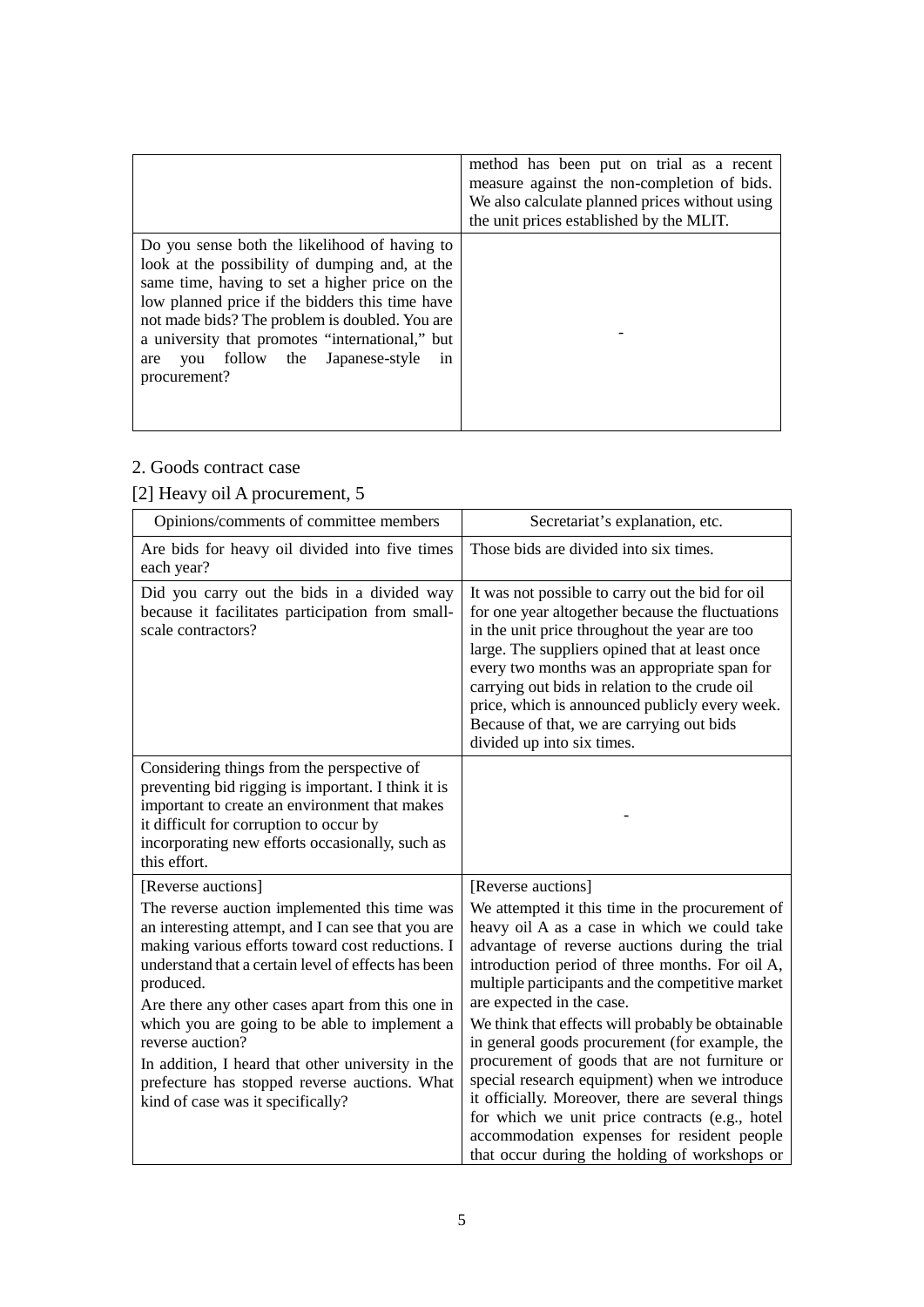|                                                                                                                                                                   | symposiums, or reagents for research, etc.), so<br>we think that effects can probably be expected if<br>the participation in a bid by multiple parties is<br>expected.<br>We have heard that this bid method was put into<br>trial in the procurement of general goods (e.g.,<br>copy paper, pre-made furniture, etc.) in other<br>universities in the prefecture.                                                                                                                                                                                                                                                                                                                                                                                                                                                                                                                                                                                                |
|-------------------------------------------------------------------------------------------------------------------------------------------------------------------|-------------------------------------------------------------------------------------------------------------------------------------------------------------------------------------------------------------------------------------------------------------------------------------------------------------------------------------------------------------------------------------------------------------------------------------------------------------------------------------------------------------------------------------------------------------------------------------------------------------------------------------------------------------------------------------------------------------------------------------------------------------------------------------------------------------------------------------------------------------------------------------------------------------------------------------------------------------------|
| Does it cost a lot as compared with general bids?<br>If there are, what aspects in costs are you need<br>to cover?                                                | In our university, we've adopted an electronic<br>bidding system, and costs of the annual<br>maintenance and management expenses are<br>about JPY 4 million.                                                                                                                                                                                                                                                                                                                                                                                                                                                                                                                                                                                                                                                                                                                                                                                                      |
|                                                                                                                                                                   | In addition to this fact, if we introduce a reverse<br>auction system independently, it is expected<br>about JPY 3 million to be required separately.<br>However, because the reverse auction system we<br>trialed this time also incorporates an electronic<br>bid function. If the bid system can be applied,<br>we will save about JPY 3 million in maintenance<br>and management expenses by switching over<br>from the current electronic bid system. We<br>expect that cost effects will be generated.<br>General competitive bids are carried out by<br>paper-based methods in other universities of the<br>prefecture, and they have yet to introduce<br>electronic bidding. Because of that, they would<br>seemingly only introduce reverse auctions, and<br>the maintenance and management expenses<br>would be newly generated. Therefore, they<br>could not obtain the same cost-effect benefits.<br>Thus, they stopped carrying the reverse auction. |
| Do you mean that you have concluded a lease<br>contract for the current electronic bidding<br>system, and the expenses for that amount to<br>about JPY 4 million? | It means that such amount is the cost of using the<br>cloud.<br>We are using a slightly customized version of a<br>system created by the MLIT.                                                                                                                                                                                                                                                                                                                                                                                                                                                                                                                                                                                                                                                                                                                                                                                                                    |
| Did you add more changes to the current system<br>to carry out reverse auctions?                                                                                  | The system we used this time is a separate<br>system, with a manufacturer different from that<br>of the system made by the MLIT.                                                                                                                                                                                                                                                                                                                                                                                                                                                                                                                                                                                                                                                                                                                                                                                                                                  |
| If it turned out that you will carry out general<br>competitive and electronic bidding, would you<br>switch systems?                                              | If we incorporate reverse auctions, we will<br>switch.<br>With the current system, the bidding parties<br>must purchase IC cards and card readers, so<br>some slight costs are generated. If we switch<br>system, the bidding parties can submit bids with<br>the internet connection. Therefore, Costs will<br>not be generated.                                                                                                                                                                                                                                                                                                                                                                                                                                                                                                                                                                                                                                 |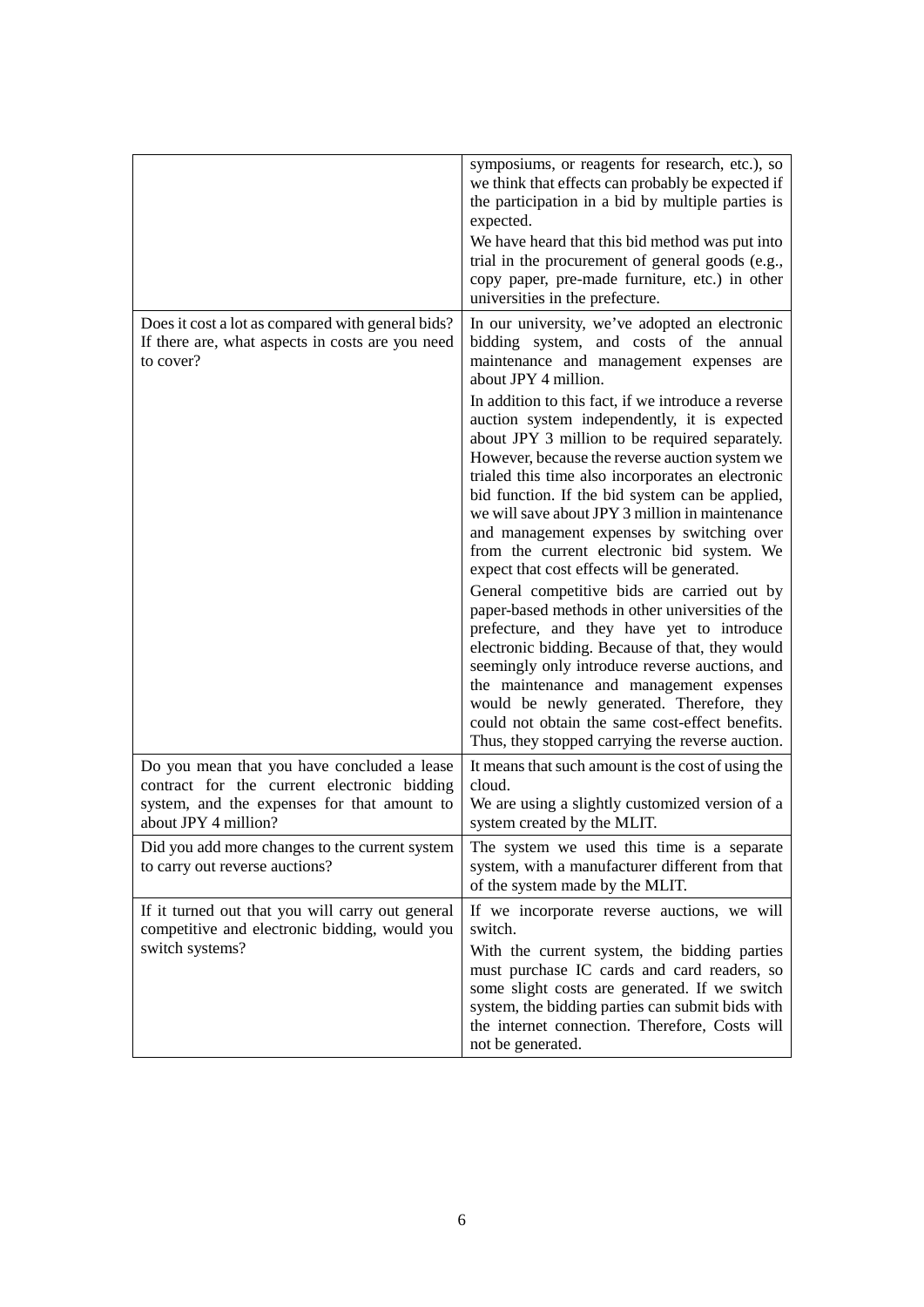| The merit of a reverse auction is that you can<br>grasp the market value better as compared with<br>normal bidding. However, there is no absolute<br>correct system that exists among procurement<br>methods. In addition to a normal electronic<br>bidding system, I think it would be good to run<br>reverse auctions at times if the running costs will<br>be cheaper, and follow the market price.                                                                                                                                                                                                                                                                                                                                                                 |                                                                                                                                                                                                                                                                                                                                                                                                                                                                                                                                |
|------------------------------------------------------------------------------------------------------------------------------------------------------------------------------------------------------------------------------------------------------------------------------------------------------------------------------------------------------------------------------------------------------------------------------------------------------------------------------------------------------------------------------------------------------------------------------------------------------------------------------------------------------------------------------------------------------------------------------------------------------------------------|--------------------------------------------------------------------------------------------------------------------------------------------------------------------------------------------------------------------------------------------------------------------------------------------------------------------------------------------------------------------------------------------------------------------------------------------------------------------------------------------------------------------------------|
| You are saying that you are not currently<br>considering the introduction of reverse auctions,<br>but do you have an estimation of how much<br>modifications would cost to introduce them?<br>Are you thinking of making a system that could<br>handle reverse auctions when you carry out the<br>overall modifications of the existing system in a<br>few years' time? Alternatively, do you have an<br>estimation of how much it would cost if you add<br>modifications to the current system?                                                                                                                                                                                                                                                                       | We have not confirmed the cost in case that we<br>modify the existing system. We have not been<br>able to obtain a flexible handling with repairs to<br>the system to improve usability; hence, it is also<br>possible that we could not get a contractor to go<br>as far as the additional development of new<br>functions prior to calculating the cost.<br>Because a new system would have cheaper<br>annual expenses than the current system, we<br>expect cost reductions without the additional<br>development expenses. |
| I think electronic bidding systems are good<br>because it is a system whereby you can purchase<br>items at the lowest price among the bids.<br>A group of 10 institutions, including a national<br>university in Ibaraki Prefecture, are carrying out<br>joint<br>procurement. A demerit<br>of joint<br>procurement is that it is not possible without a<br>single company contracting for transportation<br>when purchasing things like heavy oil. However,<br>things with low transportation costs (e.g., liquid<br>nitrogen, copy machines, etc.) can be purchased<br>jointly. If you are making efforts, like this one,<br>at cost reduction that can be managed internally,<br>you could only produce scale merits by<br>combining with other institutions after. |                                                                                                                                                                                                                                                                                                                                                                                                                                                                                                                                |
| Relatedly, maintenance costs<br>Is it correct to understand that the monthly usage<br>fees in customizing the reverse auction that you<br>repaired the current system for use in reverse<br>auctions would be JPY 250,000? Is it correct to<br>understand that you could combine use of an<br>electronic bidding system and reverse auctions<br>if you paid JPY 250,000?                                                                                                                                                                                                                                                                                                                                                                                               | That is correct.                                                                                                                                                                                                                                                                                                                                                                                                                                                                                                               |
| If the monthly usage fees in change of the<br>existing system that you changed the current<br>system for use in reverse auctions would be JPY<br>250,000, the price of about JPY 1 million<br>annually for maintenance expenses would fall.<br>Including other merits, such as Dutch auctions<br>and enabling the streamlining of work, does it                                                                                                                                                                                                                                                                                                                                                                                                                        | We are thinking along the same line.<br>The current system generates maintenance and<br>management expenses of about JPY 4 million<br>annually. If we switched that to the system of<br>which we did the trial introduction and reverse<br>auctions, we would have an annual amount of<br>about JPY 3 million; at that time, we could                                                                                                                                                                                          |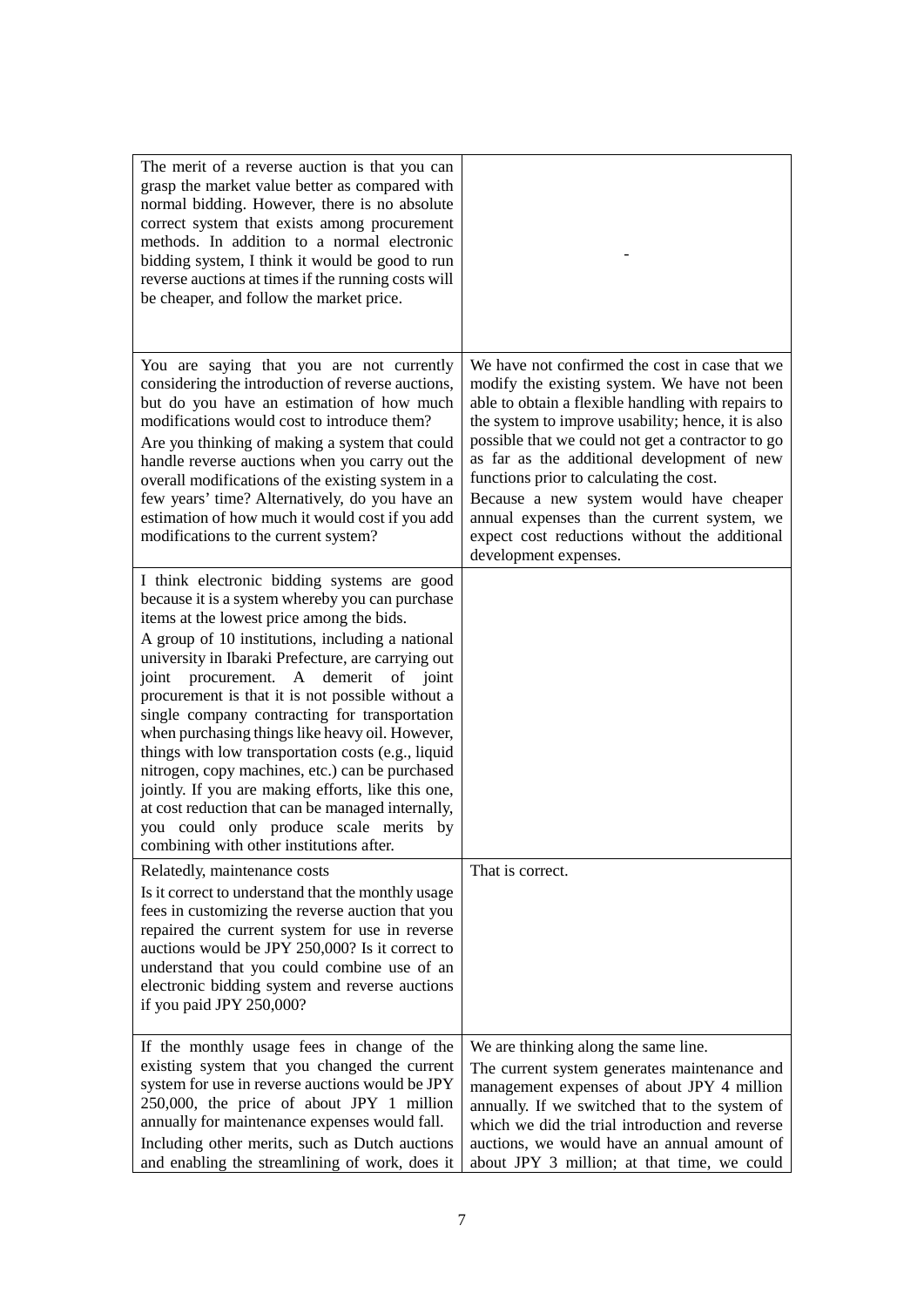| mean that cost effects would not be bad if it<br>exceeds maintenance expenses of JPY<br>3<br>million?                                                                                                                                                                                                                                                                                                              | expect a reduction of about JPY 1 million, and it<br>would also be possible to implement electronic<br>bidding and reverse auctions.<br>However, we do not think that we can modify<br>the current system and introduce one to<br>implement reverse auctions at the present point.                                                                                                                                                                          |
|--------------------------------------------------------------------------------------------------------------------------------------------------------------------------------------------------------------------------------------------------------------------------------------------------------------------------------------------------------------------------------------------------------------------|-------------------------------------------------------------------------------------------------------------------------------------------------------------------------------------------------------------------------------------------------------------------------------------------------------------------------------------------------------------------------------------------------------------------------------------------------------------|
| Regarding to the possibility of a successful bid<br>amount remaining at a high level, you must set<br>an amount in advance in the case of a single-time<br>bid. However, with the method used this time,<br>bids can be carried out multiple times. Does it<br>mean amounts would not be able to remain high<br>to the extent that there would be a leeway left in<br>the number of times you could bid?           | That is correct.<br>Things like presenting your first bid at a high<br>level in anticipation of a falling amount are<br>conceivable.                                                                                                                                                                                                                                                                                                                        |
| Regarding to the point in a reverse auction,<br>multiple parties can absolutely submit bids, does<br>it mean that you must make a minimum<br>selection with certainty?                                                                                                                                                                                                                                             | That is correct.                                                                                                                                                                                                                                                                                                                                                                                                                                            |
| [Price negotiation successful bid method]<br>The Public Accounting Act is interpreted to<br>mean that the institution must decide the<br>successful bidder at the same time as opening<br>the bids. Does this interpretation apply to OIST<br>to follow?                                                                                                                                                           | [Price negotiation successful bid method]<br>Specifically speaking, because the university is<br>not a corporation to which the Public Finance<br>Act and the Public Accounting Act are applied<br>directly, we follow the Act for Normalization of<br>Grants and the Guideline for the Granting of<br>Subsidies.<br>Additionally,<br>the<br>Act<br>for<br>Normalization of Grants does not refer to the<br>time of determination of the successful bidder. |
| If it were possible to shift the timing of<br>determination of the successful bidder, would it<br>not be better to negotiate with the "best<br>candidate"? In the case of negotiating with the<br>"best candidate" and the case of negotiating after<br>determining the successful bidder, the incentives<br>are completely different.                                                                             | That is correct.<br>Almost all of the cases subject to the trial<br>introduction this time were ones in which only<br>one company was expected to bid. Hence, it was<br>thought that, in actuality, there would be<br>virtually no difference between the successful<br>bidder and the best candidate.                                                                                                                                                      |
| If there are submissions from two or more<br>parties, the effects will differ depending on<br>whether it is possible to shift the timing of<br>determination of the successful bidder. If it is not<br>possible to shift the timing, the judgment would<br>be that it would probably be better to do it even<br>if results were not that forthcoming and there<br>was no significant effect on price negotiations. | That is correct.<br>If there is a bid from one party, the successful<br>bid price would be determined by only one bid<br>if it was within the scope of the planned price.<br>However, assuming there was competition,<br>considering that it would draw out the expected<br>range as it would probably have been possible to<br>lower the price further, we thought that<br>subsequent negotiations might not be possible.                                  |
| Would it not depend on whether you refuse price<br>negotiations, or respond to price negotiations<br>based on future transactions; in that case, a<br>slightly longer-term relationship is expected.                                                                                                                                                                                                               | If it was a facility construction case, there are<br>times when there would be another opportunity<br>transaction. The case of research<br>for<br>a<br>equipment, it might be a single transaction for<br>the manufacturer.                                                                                                                                                                                                                                 |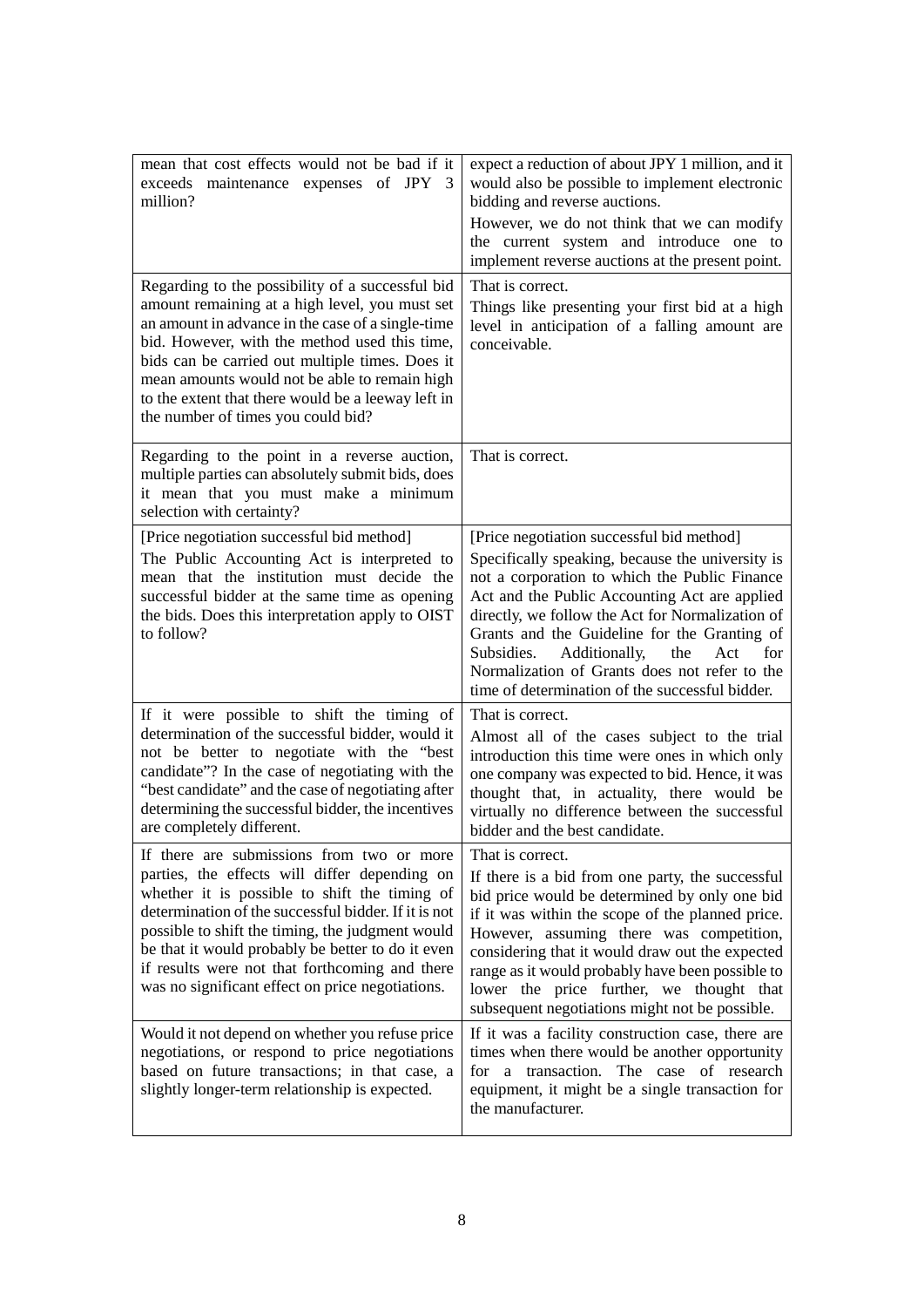| The circumstances would be a little too good for<br>you if you were buying a special-order product<br>at a special low price. You must think about that<br>point separately.                                                                                                                             | We need to ascertain in each case whether<br>effects can be expected properly and whether we<br>can operate the price negotiation successful bid<br>method. |
|----------------------------------------------------------------------------------------------------------------------------------------------------------------------------------------------------------------------------------------------------------------------------------------------------------|-------------------------------------------------------------------------------------------------------------------------------------------------------------|
| Do bid participants know in advance that<br>negotiations will be carried out after the bid?                                                                                                                                                                                                              | We provide guidance at the point of the public<br>announcement regarding negotiations after the<br>bid.                                                     |
| In the sense of a countermeasure for one-<br>company bids, this is probably an issue that<br>could be absorbed by establishing rules for<br>negotiated contracts.<br>Of course, it seems as if negotiating after a<br>general competitive bid is difficult to accept in<br>terms of conventional wisdom. |                                                                                                                                                             |
| It is not the case that there is the best<br>procurement method. I think it is important to<br>try things considering the circumstances all<br>times. It is important to change the contract<br>method even if the conditions are the same.                                                              |                                                                                                                                                             |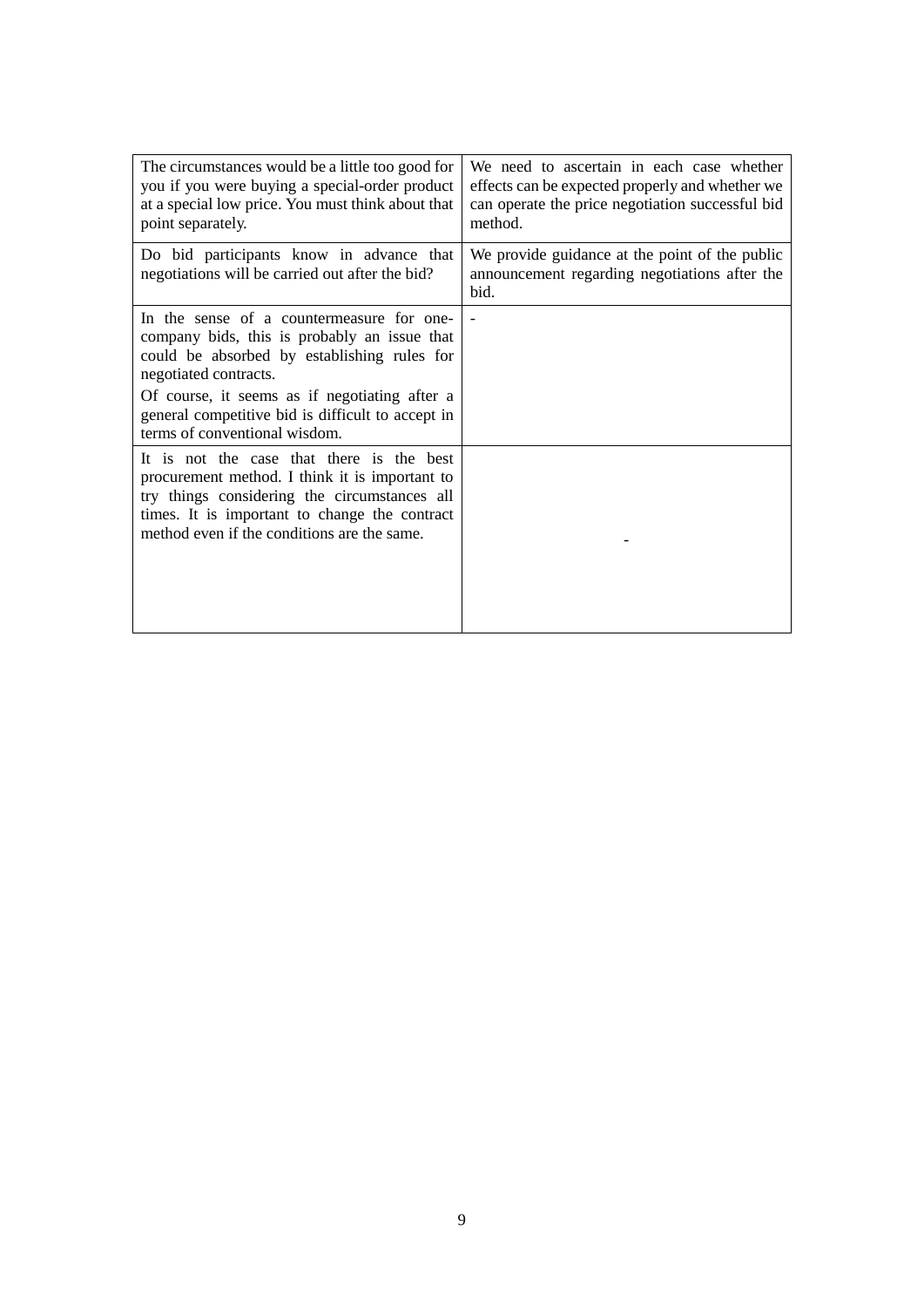| Opinions/comments of committee members                                                                                                                                                                                                                                                                                                                                                                                                                                                                                                                                                                                                                      | Secretariat's explanation, etc.                                                                                                                                                                                                                                                                                                                                                                                                                                                                         |
|-------------------------------------------------------------------------------------------------------------------------------------------------------------------------------------------------------------------------------------------------------------------------------------------------------------------------------------------------------------------------------------------------------------------------------------------------------------------------------------------------------------------------------------------------------------------------------------------------------------------------------------------------------------|---------------------------------------------------------------------------------------------------------------------------------------------------------------------------------------------------------------------------------------------------------------------------------------------------------------------------------------------------------------------------------------------------------------------------------------------------------------------------------------------------------|
|                                                                                                                                                                                                                                                                                                                                                                                                                                                                                                                                                                                                                                                             | [Improvement and reform in the procurement<br>procedures]<br>The Secretariat explained the draft policy.<br>- Based on the current results and issues, we will<br>verify the results of attempted solutions and<br>expected effects, and start the PDCA cycle<br>from C (elicit issues and causes from<br>procurement results).<br>- We will state some of the efforts in the business<br>plan for the fiscal year 2017, and diffuse them<br>as the policy for efforts across the entire<br>university. |
| is<br>How<br>the<br>consistency<br>between<br>the<br>improvement plan policy and the business plan?<br>Isn't it better to set the targets, the means for<br>achieving them, and the evaluation indices<br>easier to understand?                                                                                                                                                                                                                                                                                                                                                                                                                             | [While presenting materials] We have stated the<br>indices in the draft business plan. We are also<br>gathering together the matters that we have<br>worked on continuously since the establishment<br>of the university and raise them as the results<br>report vis-à-vis the business plan each fiscal<br>year.                                                                                                                                                                                       |
|                                                                                                                                                                                                                                                                                                                                                                                                                                                                                                                                                                                                                                                             | We would like to hear your opinions on how to<br>establish a plan in the PDCA cycle.                                                                                                                                                                                                                                                                                                                                                                                                                    |
| Establishing plans, setting the means for<br>achieving them, and the evaluation indices, and<br>then it is important to analyze and verify those<br>indices objectively.<br>First, it is important to prepare a cause-and-<br>effect relationship (hypothesis) and then verify<br>such relationship. In that sense, evaluation is the<br>most important, and the results of the evaluation<br>must reflect in the next action.                                                                                                                                                                                                                              |                                                                                                                                                                                                                                                                                                                                                                                                                                                                                                         |
| In other countries, people have a check system<br>based on a hypothesis, and carry out verification<br>regarding to procured items. The means of<br>verification are various. Establishing<br>a<br>hypothesis is probably important.                                                                                                                                                                                                                                                                                                                                                                                                                        |                                                                                                                                                                                                                                                                                                                                                                                                                                                                                                         |
| Regarding to "ratio of contracts based on<br>competitive bidding and other competitive<br>methods," which is raised as an index, I think<br>that, currently, you are at the stage of repeating<br>a trial and error over what to do with this "ratio."<br>If, for example, you establish a goal that this<br>method is good for a case with such feature, you<br>would probably need to set that as the hypothesis<br>and search for the optimum "ratio" while<br>comparing the probability of success against<br>normal methods.<br>Moreover, I think that the level of satisfaction<br>among users of things purchased is the most<br>important concerns. | Regarding to the former ratio, we are only<br>showing the number of cases and amounts<br>pertaining to competitive bidding and negotiated<br>contracts at the present stage. We will<br>investigate the indices from now on as reference<br>to the opinions received this time.                                                                                                                                                                                                                         |

## (3) Discussion of issues/problems